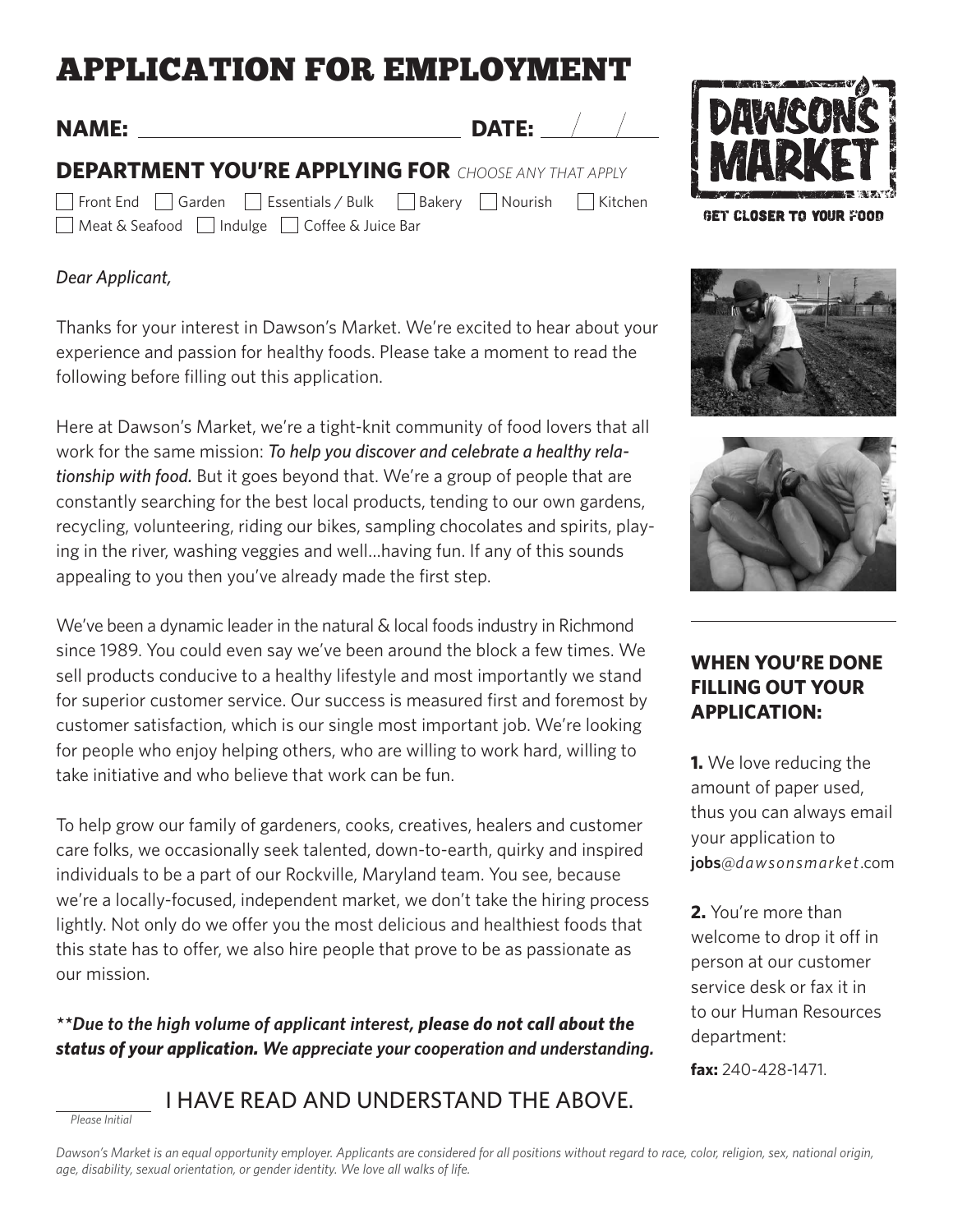## PAGE 1: PERSONAL INFORMATION

| Street & No.                                                                                                           |         | City<br>State / Zip Code |          |        |                                                              |                                                                                               |  |
|------------------------------------------------------------------------------------------------------------------------|---------|--------------------------|----------|--------|--------------------------------------------------------------|-----------------------------------------------------------------------------------------------|--|
| PH. NUMBER (                                                                                                           |         |                          |          |        |                                                              |                                                                                               |  |
| Do you have the legal right to work and remain in the United States? $\Box$ Yes $\Box$ No                              |         |                          |          |        |                                                              |                                                                                               |  |
| POSITION APPLYING FOR: DESIRED WAGE? Date you can start?                                                               |         |                          |          |        |                                                              |                                                                                               |  |
|                                                                                                                        |         |                          |          |        |                                                              |                                                                                               |  |
|                                                                                                                        |         |                          |          |        |                                                              |                                                                                               |  |
|                                                                                                                        |         |                          |          |        |                                                              |                                                                                               |  |
| <b>EMPLOYMENT DESIRED?</b> Full Time Part Time                                                                         |         |                          |          |        | <b>Willing to work:</b> $\Box$ Weekends $\Box$ Nights $\Box$ | Holidays                                                                                      |  |
| Days & hours available to work:                                                                                        |         |                          |          |        |                                                              |                                                                                               |  |
| Monday                                                                                                                 | Tuesday | Wednesday                | Thursday | Friday | Saturday                                                     | Sunday                                                                                        |  |
|                                                                                                                        |         |                          |          |        |                                                              |                                                                                               |  |
|                                                                                                                        |         |                          |          |        |                                                              |                                                                                               |  |
|                                                                                                                        |         |                          |          |        |                                                              |                                                                                               |  |
|                                                                                                                        |         |                          |          |        |                                                              |                                                                                               |  |
|                                                                                                                        |         |                          |          |        |                                                              |                                                                                               |  |
|                                                                                                                        |         |                          |          |        |                                                              |                                                                                               |  |
|                                                                                                                        |         |                          |          |        |                                                              |                                                                                               |  |
| Have you ever filled out an application with us before? $\Box$ Yes $\Box$ No                                           |         |                          |          |        |                                                              |                                                                                               |  |
| Have you ever been employed with us before? $\Box$ Yes $\Box$ No If yes, please give dates:                            |         |                          |          |        |                                                              |                                                                                               |  |
|                                                                                                                        |         |                          |          |        |                                                              |                                                                                               |  |
| Are you curently employed? $\Box$ Yes $\Box$ No If yes, do you plan to continue your current job? $\Box$ Yes $\Box$ No |         |                          |          |        |                                                              |                                                                                               |  |
|                                                                                                                        |         |                          |          |        |                                                              | How long would you like to work for us? 3 months 5 6 months 5 1 year 5 Other 5 1 year 5 Other |  |
| Please list special skills, training, education or experiences that directly relate to the job you are applying for.   |         |                          |          |        |                                                              |                                                                                               |  |
|                                                                                                                        |         |                          |          |        |                                                              |                                                                                               |  |
|                                                                                                                        |         |                          |          |        |                                                              |                                                                                               |  |
|                                                                                                                        |         |                          |          |        |                                                              |                                                                                               |  |
|                                                                                                                        |         |                          |          |        |                                                              |                                                                                               |  |
|                                                                                                                        |         |                          |          |        |                                                              |                                                                                               |  |
|                                                                                                                        |         |                          |          |        |                                                              |                                                                                               |  |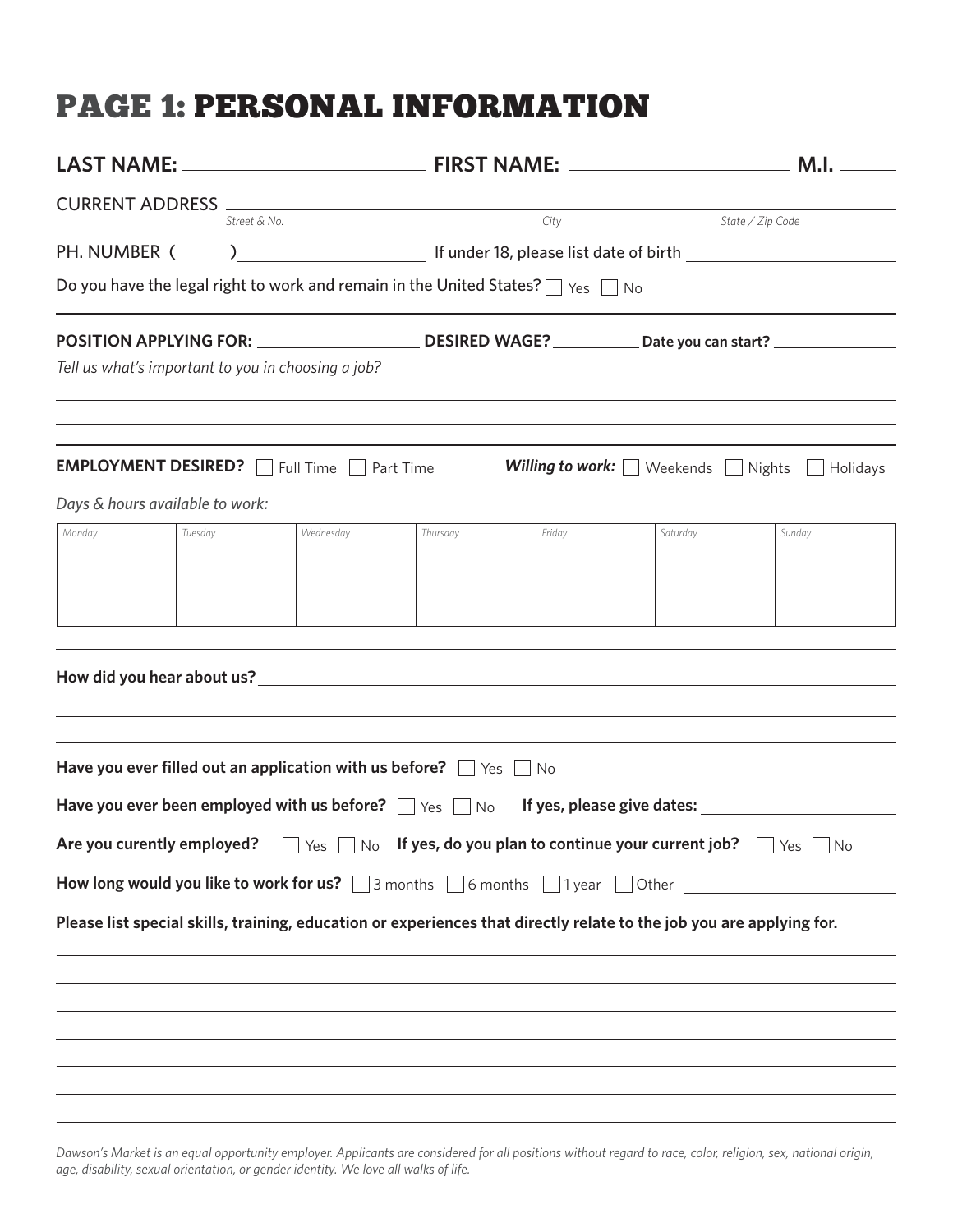# PAGE 2: EDUCATION & EMPLOYMENT HISTORY

## Education

|                | Name                                                      | Degree/Area of Study                                                | Graduate? |
|----------------|-----------------------------------------------------------|---------------------------------------------------------------------|-----------|
|                |                                                           |                                                                     | Yes       |
| HIGH SCHOOL    | Lcoation                                                  | Number of Years Attended                                            | No        |
|                | Name                                                      | Degree/Area of Study                                                | Graduate? |
| <b>COLLEGE</b> |                                                           |                                                                     | Yes       |
|                | Lcoation                                                  | Number of Years Attended                                            | No        |
|                | Name                                                      | Degree/Area of Study                                                | Graduate? |
|                |                                                           |                                                                     | Yes       |
| <b>OTHER</b>   | Lcoation                                                  | Number of Years Attended                                            | No        |
|                | Have you ever served in the military? $\Box$<br>Yes<br>No | If yes, please list dates served, branch, technical specialization, |           |
|                |                                                           |                                                                     |           |

## Employment History

**and rank attained.**

| 1<br>Company Name & Address |                     | Reason for leaving     |                  |  |  |
|-----------------------------|---------------------|------------------------|------------------|--|--|
| Phone Number                | Dates of Employment | Starting & Final Wages | Okay to Contact? |  |  |
| Job Title & Duties          |                     |                        |                  |  |  |
| Company Name & Address      |                     | Reason for leaving     |                  |  |  |
| Phone Number                | Dates of Employment | Starting & Final Wages | Okay to Contact? |  |  |
| Job Title & Duties          |                     |                        |                  |  |  |
| Company Name & Address      |                     | Reason for leaving     |                  |  |  |
| Phone Number                | Dates of Employment | Starting & Final Wages | Okay to Contact? |  |  |
| Job Title & Duties          |                     |                        |                  |  |  |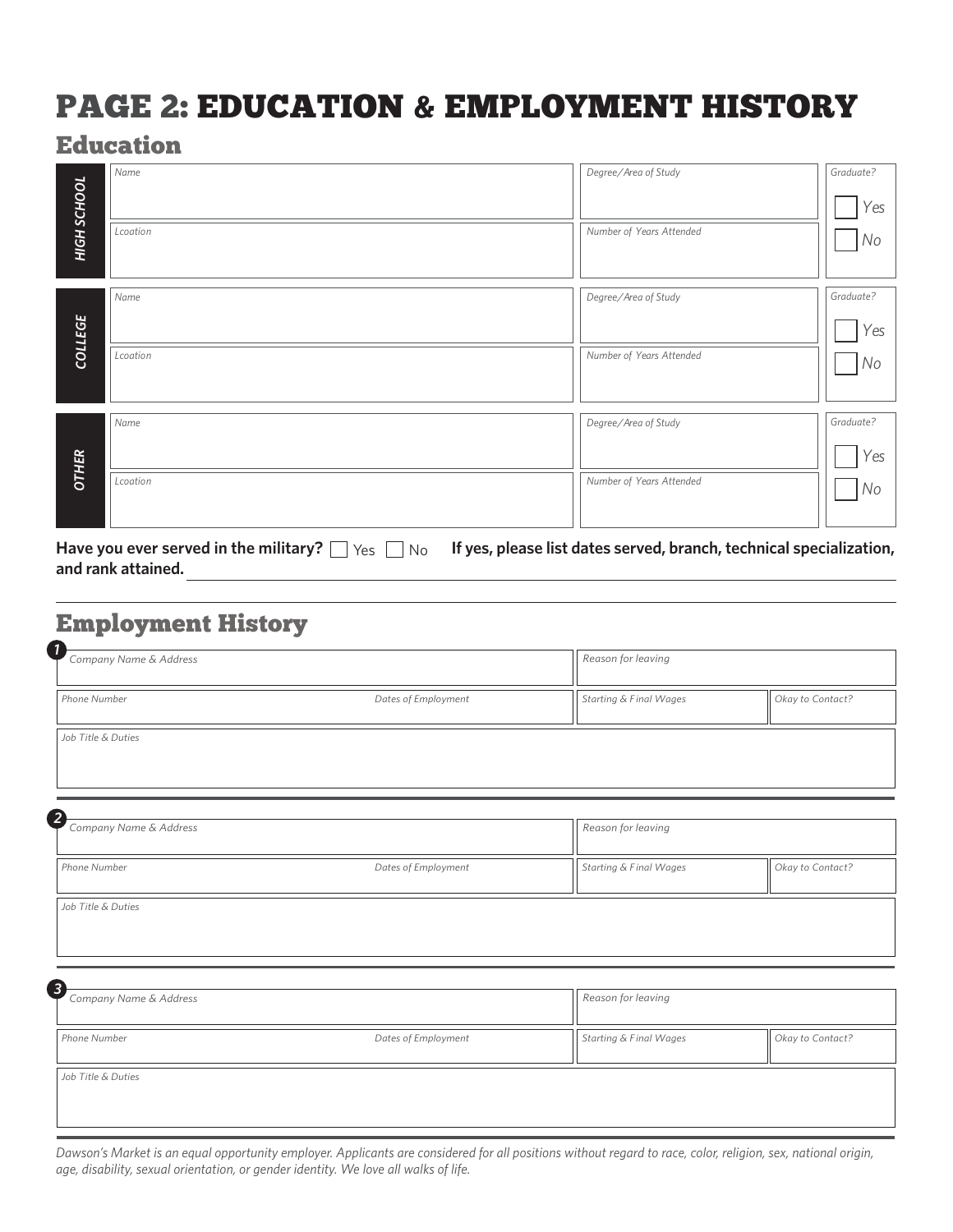# PAGE 3: MISCELLANEOUS

| Would you describe yourself as Wery Outgoing? Usually Outgoing? Sometimes Outgoing?<br>Reserved?                       |
|------------------------------------------------------------------------------------------------------------------------|
| How would you describe your sales ability? $\Box$ Excellent $\Box$ Good $\Box$ Average $\Box$ No experience            |
|                                                                                                                        |
| ,我们也不能会有什么。""我们的人,我们也不能会有什么?""我们的人,我们也不能会有什么?""我们的人,我们也不能会有什么?""我们的人,我们也不能会有什么?""                                      |
| ,我们也不会有什么。""我们的人,我们也不会有什么?""我们的人,我们也不会有什么?""我们的人,我们也不会有什么?""我们的人,我们也不会有什么?""我们的人                                       |
|                                                                                                                        |
|                                                                                                                        |
| ,我们也不能在这里的时候,我们也不能在这里的时候,我们也不能在这里的时候,我们也不能会在这里的时候,我们也不能会在这里的时候,我们也不能会在这里的时候,我们也不能                                      |
|                                                                                                                        |
|                                                                                                                        |
|                                                                                                                        |
|                                                                                                                        |
|                                                                                                                        |
| <u> 1989 - Andrea Santana, amerikana amerikana amerikana amerikana amerikana amerikana amerikana amerikana amerika</u> |
| Tell us something about a job or job situation that you disliked.                                                      |
|                                                                                                                        |
|                                                                                                                        |
|                                                                                                                        |
|                                                                                                                        |
|                                                                                                                        |
|                                                                                                                        |
|                                                                                                                        |
|                                                                                                                        |
|                                                                                                                        |
|                                                                                                                        |
|                                                                                                                        |